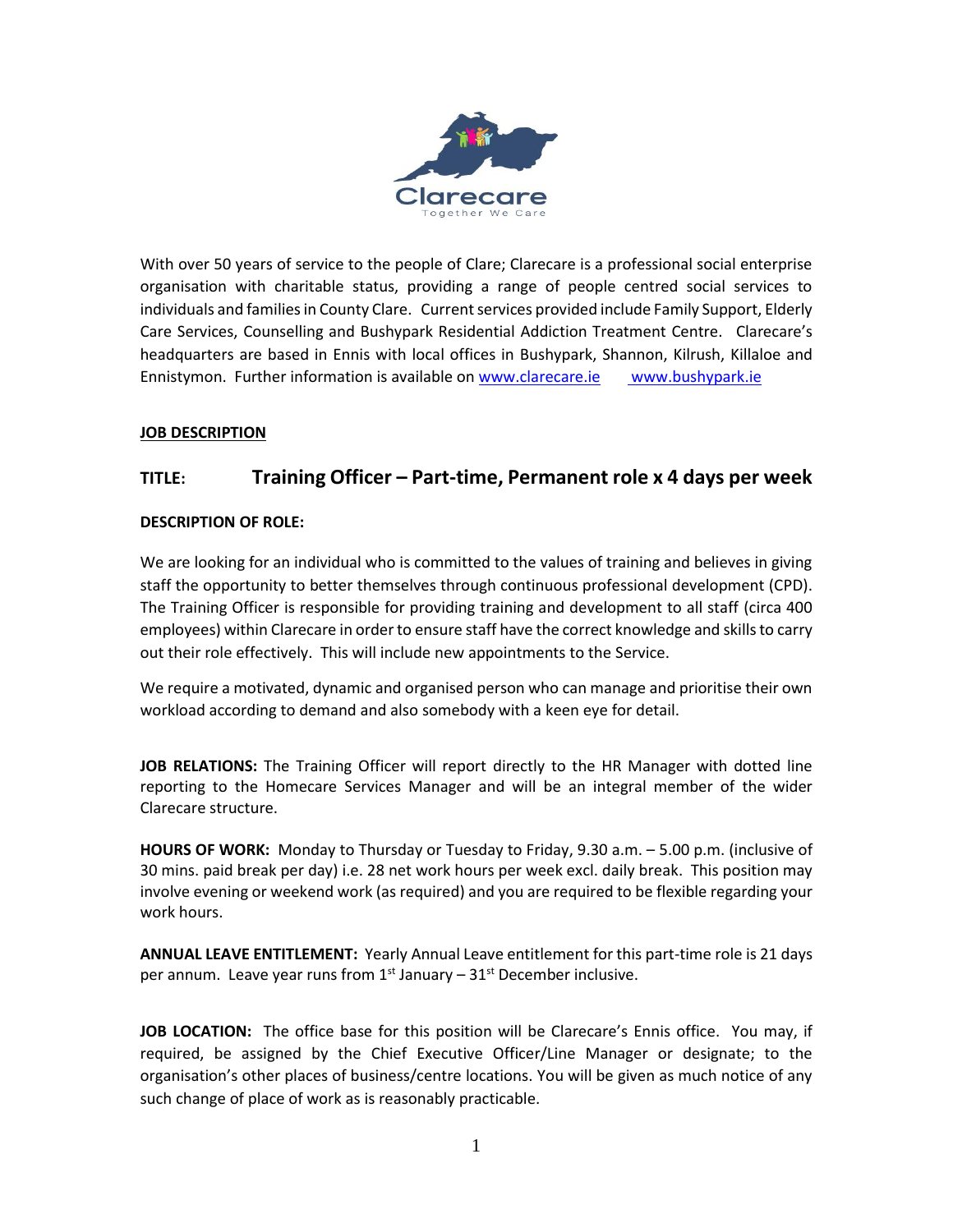The successful candidate will be required to travel within Co. Clare to Clarecare's other Centre locations. Therefore, flexibility and willingness to travel is required. You will be required to use your private car to travel for work purposes and must indemnify Clarecare in respect of same.

## **RESPONSIBILITIES OF THE POSITION:**

#### **General Responsibilities:**

- To be accountable to your designated Line Manager.
- To adhere to Clarecare policies and procedures in relation to all work with Clarecare.
- To maintain file records in accordance with the Clarecare standards.
- To complete and submit statistical information in a timely manner as required.
- To work as part of the wider Clarecare structure and carry out duties as required.
- To support the work of staff, volunteers, students and others involved in Clarecare.
- To attend and participate in professional supervision with the designated line manager.
- To engage in continuing professional development opportunities.
- To maintain professional boundaries in all work with clients.
- To attend relevant staff and client meetings.
- To perform such other duties appropriate to the office as may be assigned to you.

#### **SPECIFIC REQUIREMENTS FOR THE POSITION**

• Provide a dedicated training service across all Clarecare Services and Centre locations. You will be expected to deliver the following courses within a classroom / group based setting and/or live online training sessions in the following areas/disciplines (view Mandatory Training and other Training requirements below):

#### **1) Mandatory Training (where relevant):**

- $\triangleright$  Care Skills (QQI Level 5)
- ➢ Care of the Older Person (QQI Level 5)
- $\triangleright$  Children's First Training
- ➢ Safeguarding of Vulnerable Adults
- $\triangleright$  Introduction to Hand Hygiene
- ➢ Introduction to Infection Prevention & Control
- $\triangleright$  Putting on and taking off PPE in community healthcare setting
- ➢ Palliative Care amongst other modules of QQI Level 5 accreditation
- ➢ Basic Food Hygiene (HACCP)
- ➢ Fire Safety
- ➢ Manual Handling
- ➢ Patient Moving and Assisting
- $\triangleright$  First Aid at Work including CPR and Epipen basic and refresher training
- $\triangleright$  Medications, Nutrition and Safeguarding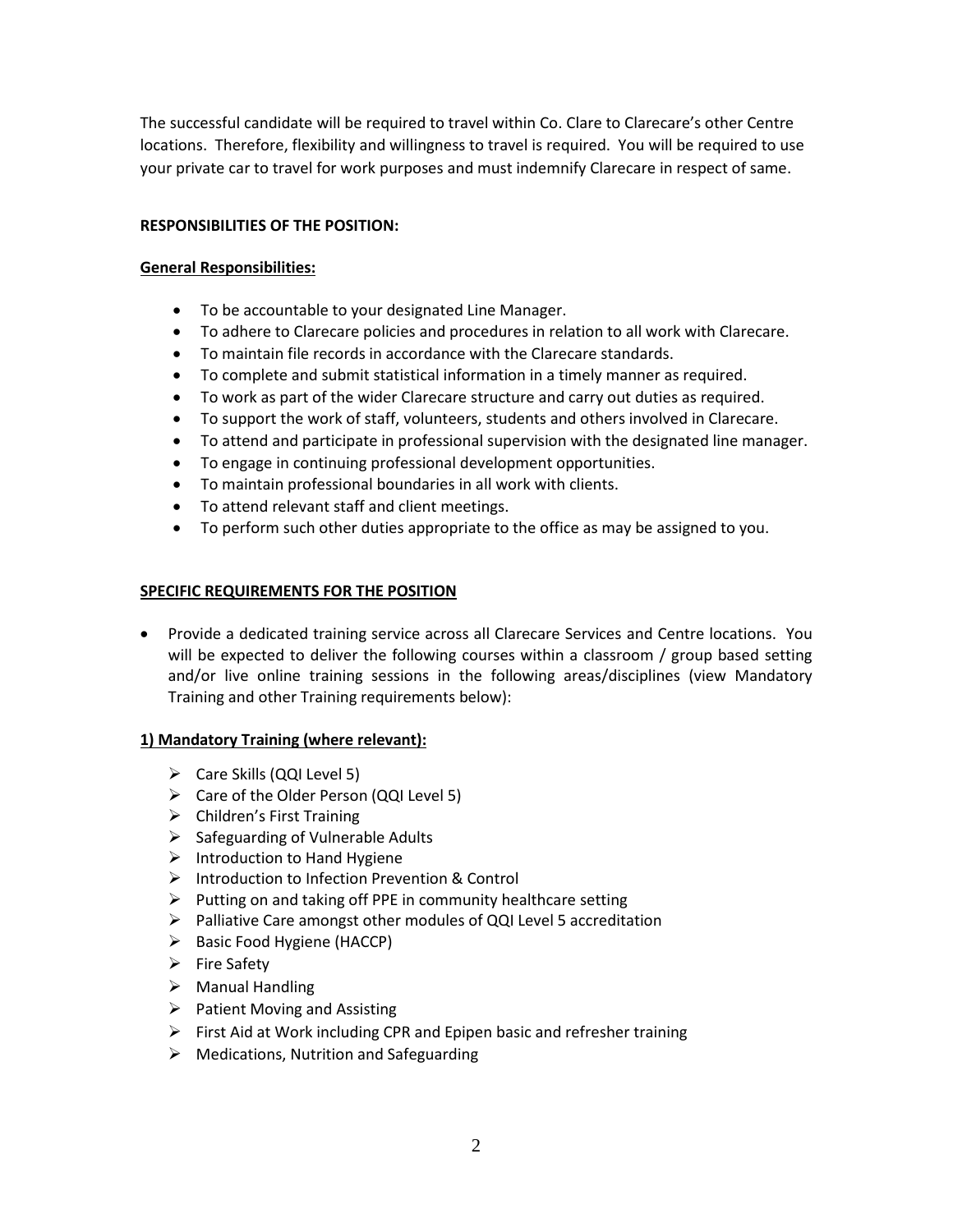#### **2. Other Training delivery requirements:**

- $\triangleright$  Health and Safety in the Workplace
- ➢ Risk Awareness/Risk Management
- $\triangleright$  Induction and Refresher Training
- $\triangleright$  Dementia Awareness Training
- ➢ Pressure area care
- ➢ Crisis Prevention Training Management of Actual & Potential Aggression.
- ➢ Etc.

#### **The role responsibilities include:**

- Working with Senior Management/Line Managers across the Service, design and implement training plans for all staff to ensure staff have the right skillset and knowledge to effectively carry out their roles.
- **E** Ensure accurate recording of learner information and learner progress onto required reports.
- For the most part, design and deliver training yourself or in exceptional circumstances, commission training from external suppliers
- Evaluate the effectiveness of training delivered.
- Devise and implement a system for retaining training records for all staff to assist with notifications for refresher training, noting that the Homecare Service utilises its dedicated OneTouch database system to record all training.
- Supporting staff who are completing qualifications and assessing their work (where relevant).
- Support, advise and motivate staff. Overcome barriers to learning and adapt delivery to meet learner's needs and keeping learner's informed of their progress.
- **E** Ensure staff are trained to current standards by assisting the Service to ensure their induction programme and further training meet the requirements of Clarecare (in line with legislation and legal requirements/SLA/Audits and Tender requirements) and can be evidenced from a training records perspective.
- Communicate directly with staff and others and ensure timely reporting and follow-up of learner concerns or other significant issues.
- Attain and exceed targets and KPIs for this role.
- **E** Establish and maintain relationships to develop and grow the training function within Clarecare.
- **E** Establish and maintain relationships with staff to ensure they are treated fairly and given fair access to courses in line with training requirements for their role.

#### **Essential Requirements:**

- Qualified to a minimum of Train the Trainer Level 6 QQI or above.
- Minimum of 2 years relevant training/instructor experience in a Healthcare or related field, delivering the mandatory and other training requirements as outlined in this spec. in class-room/group/live online training platforms.